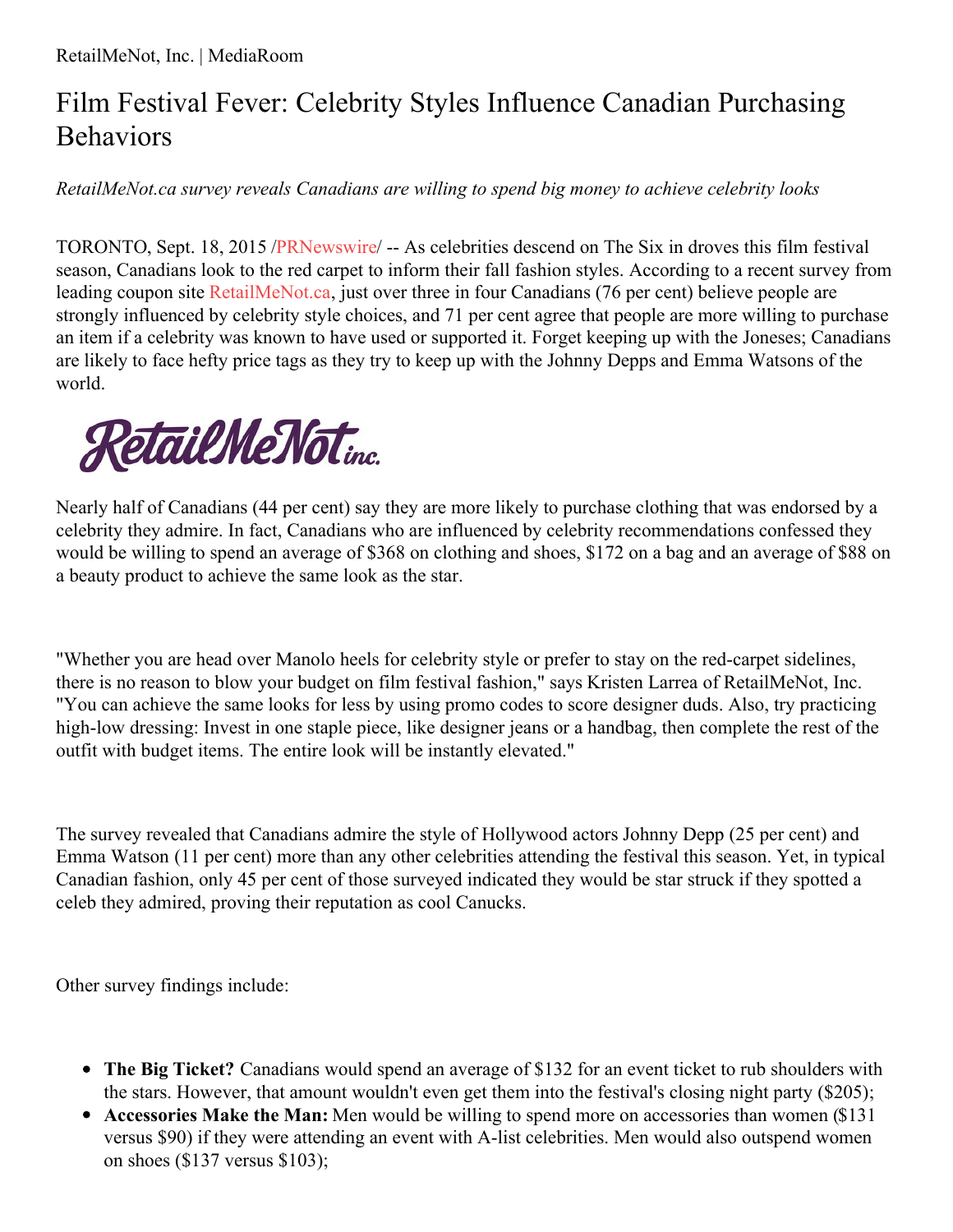- **Easy-Going West-Coasters:** The majority (60 per cent) of those in the B.C. keep up the hippie vibe and do not get star struck when they spot a celeb they admire;
- **Pass the Gossip Rag:** Women are more likely than men to keep up to date on the activities of their favourite stars (33 per cent versus 17 per cent).
- **Imitation Game:** If Canadians found that a product or service promoted by a celebrity they admired was out of budget, many would act responsibly, such as wait until the item went on sale (42 per cent); ask for it as a gift (22 per cent); or search for coupons (17 per cent) to get the item for less.

RetailMeNot.ca regularly conducts consumer trend and spending surveys.

## **About the survey:**

From September 2 to September 8, 2015, an online survey was conducted among 2,525 randomly selected Canadian adults who are Angus Reid Forum panelists. The margin of error—which measures sampling variability—is +/- 1.95%, 19 times out of 20. The results have been statistically weighted according to education, age, gender and region (and in Quebec, language) Census data to ensure a sample representation of the entire adult population of Canada. Discrepancies in or between totals are due to rounding.

## **About RetailMeNot, Inc.**

RetailMeNot, Inc. [\(http://www.retailmenot.com/corp/](http://www.retailmenot.com/corp/)) operates the world's largest marketplace for digital offers. The company enables consumers across the globe to find hundreds of thousands of digital offers for their favorite retailers and brands. During the 12 months ended June 30, 2015, RetailMeNot, Inc. experienced over 730 million visits to its websites, and during the three months ended June 30, 2015, RetailMeNot, Inc. averaged 18.4 million mobile unique visitors per month. In 2014, RetailMeNot, Inc. estimates \$4.4 billion in paid retailer sales were attributable to consumer traffic from digital offers in its marketplace. The RetailMeNot, Inc. portfolio includes RetailMeNot.com, the largest digital offer marketplace in the United States; RetailMeNot.ca in Canada; VoucherCodes.co.uk, the largest digital offers marketplace in the United Kingdom; Deals.com in Germany; Actiepagina.nl, a leading digital offers site in the Netherlands; Bons-de-Reduction.com and Ma-Reduc.com, leading digital offers sites in France; Poulpeo.com, a leading digital offers site with cash back in France; and Deals2Buy.com, a digital offers site in North America. RetailMeNot, Inc. is listed on the NASDAQ stock exchange under the ticker symbol "SALE." Investors interested in learning more about the company can visit [http://investor.retailmenot.com](http://investor.retailmenot.com/).

For interview requests or more information, please contact:

Erin Banting Citizen Relations 416 934 [8422](tel:416 934 8422) office 416 414 [8637](tel:416 414 8637) mobile [erin.banting@citizenrelations.com](mailto:erin.banting@citizenrelations.com)